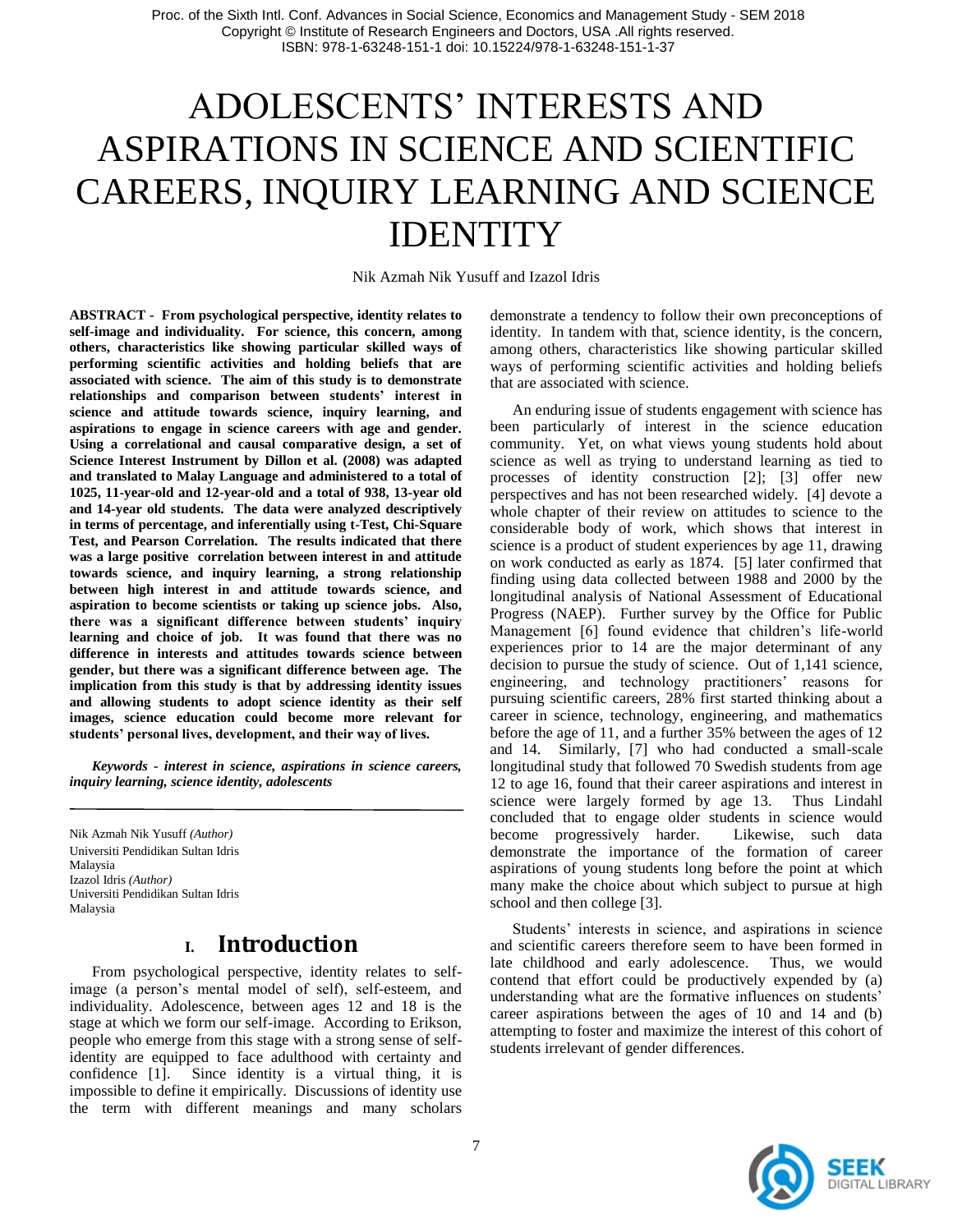Proc. of the Sixth Intl. Conf. Advances in Social Science, Economics and Management Study - SEM 2018 Copyright © Institute of Research Engineers and Doctors, USA .All rights reserved. ISBN: 978-1-63248-151-1 doi: 10.15224/978-1-63248-151-1-37

### **II. Study Design and Sample**

The aim of this study is to develop an understanding of the factors underlying the formation of students aspirations and their engagement with science by demonstrating relationships and comparison between students' interest in science and attitude towards science, inquiry learning, and aspirations to engage in science careers with age and gender. Correlational and causal-comparative were the study design, data were collected using a set of Science Interest Instrument by Dillon et al. (2008) which was adapted and translated to Malay Language. It was a questionnaire with closed and open questions. The booklet contained 67 substantial questions. Twenty-nine items were on science interest and attitude towards science learning, 10 items on inquiry learning, 9 items on identifying science and scientists, 12 items on aspirations to engage in science careers, and 7 items on doing science activities when not in schools. The duration of time needed to complete the questionnaire was about 40 minutes. Overall reliability index of Cronbach Alpha of the instrumen was 0.776, and for each construct was between 0.704 to 0.852. It was administered to 1025 primary students at age 11 (448 students) and 12 (577 students), and subsequently to 938 secondary students at age 13 (556 students) and 14 (382 students). From the age group of 11 and 12 , 459 were males and 566 were females. From the age group of 13 and 14, 397 were males and 541 were females. The students came from a mix of urban and rural schools in the states of Kelantan, Perak and Selangor in Malaysia. The data were analyzed descriptively in terms of percentage, and inferentially using Pearson Correlation, t-Test, and Chi-Square Test.

#### **III. Results**

# *A. Students' Interest and Attitude in Relations to Inquiry Learning, and Aspirations to engage in science careers*

The relationship between interest in and attitude towards science and inquiry learning among the age group of 11 and 12 was investigated using Pearson product-moment correlation coefficient (Table I). According to [8] who suggested  $r = .10$ to .29 as small, thus there was a small positive correlation between the two variables [ $r = .20$ ,  $\Omega = 1025$ ,  $p < .0005$ ], with high interest and attitude towards science was associated with high inquiry learning. Table I also showed the relationship between interest in and attitude towards science and aspiration to engage in science careers. According to [8] who suggested  $r = .50$  to 1.0 as large, thus there was a large positive correlation between the two variables  $\Gamma$  r= .58,  $\Omega$ =1025, p<.0005], with high interest and attitude towards science was associated with higher aspiration to engage in science careers. Likewise, there was a large positive correlation between the two variables  $[$ r = .513, n=938, p<.0005], with high interest and attitude towards science was associated with high inquiry learning among the age group of 13 and 14. Also there was a large positive correlation between the two variables  $[$ r= .545, n=938, p<.0005], with high interest and attitude towards science was associated with higher aspiration to engage in science careers.

TABLE I. CORRELATION BETWEEN INTEREST IN AND ATTITUDE TOWARDS SCIENCE, INQUIRY LEARNING, AND ASPIRATION TO ENGAGE IN SCIENCE CAREERS AMONG THE AGE GROUPS OF 11 & 12 AND 13 & 14

|                                        | Age group of 11 and 12        | <b>Inquiry</b><br>learning | <b>Aspirations to engage</b><br>in science careers |  |  |
|----------------------------------------|-------------------------------|----------------------------|----------------------------------------------------|--|--|
| Interest in<br>and attitude<br>towards | Pearson<br><b>Correlation</b> | $.20***$                   | $.58***$                                           |  |  |
| science                                | $Sig. (2-tailed)$             | .00                        | .00                                                |  |  |
|                                        | N                             | 1025                       | 1025                                               |  |  |
|                                        | Age group of 13 and 14        | <b>Inquiry</b><br>learning | Aspirations to engage<br>in science careers        |  |  |
| Interest in                            | <b>Pearson</b>                |                            |                                                    |  |  |
| and attitude                           | Correlation                   | $.513***$                  | $.545***$                                          |  |  |
| towards<br>science                     | $Sig. (2-tailed)$             | .000                       | .000                                               |  |  |

\*\*Correlation is significant at the 0.01 level (2-tailed)

# *B. Comparison of Students' Interest and Attitude Between Gender and Age*

An independent-samples t-test was conducted to compare the students' interest and attitude scores for males and females. There was no significant difference in score for males (M=106.57, SD=11.51), and females (M=107.92, SD=11.87) in the age group of 11 and 12 as shown in Table II. Also there was no significant difference in score among the age group of 13 and 14 males  $(M=96.95, SD= 9.777)$ , and females [(M=97.87, SD=8.942); t (936)= -1.488, p= .05].

TABLE II. COMPARISON OF INTEREST IN AND ATTITUDE TOWARDS SCIENCE BETWEEN GENDER AMONG THE AGE GROUP OF 11 & 12 AND 13 & 14 USING THE T-TEST

| <b>Dimension</b>               | Age<br>group of<br>11 and 12 |        | Mean  | Standard.<br><b>Deviation</b> | Sig.<br>$(2 -$<br>tailed) |       |         |
|--------------------------------|------------------------------|--------|-------|-------------------------------|---------------------------|-------|---------|
| Interest in<br>and             | Male                         | 106.57 |       | 11.51                         | .07                       |       |         |
| attitude<br>towards<br>science | Female                       | 107.92 |       | 11.87                         | .07                       |       |         |
| <b>Dimension</b>               | Age<br>group of<br>13 and 14 | N      | Mean  | Standard.<br><b>Deviation</b> | Sig.<br>$(2 -$<br>tailed) | t     | df      |
| Interest in<br>and             | Male                         | 397    | 96.95 | 9.777                         | .137                      | 1.488 | 936     |
| attitude<br>towards<br>science | Female                       | 541    | 97.87 | 8.942                         | .143                      | 1.467 | 808.054 |

(\* Significant at  $\alpha = 0.05$ )

An independent-samples t-test was conducted to differentiate students' interest and attitude scores for age. It was found that there was no significant difference in scores for

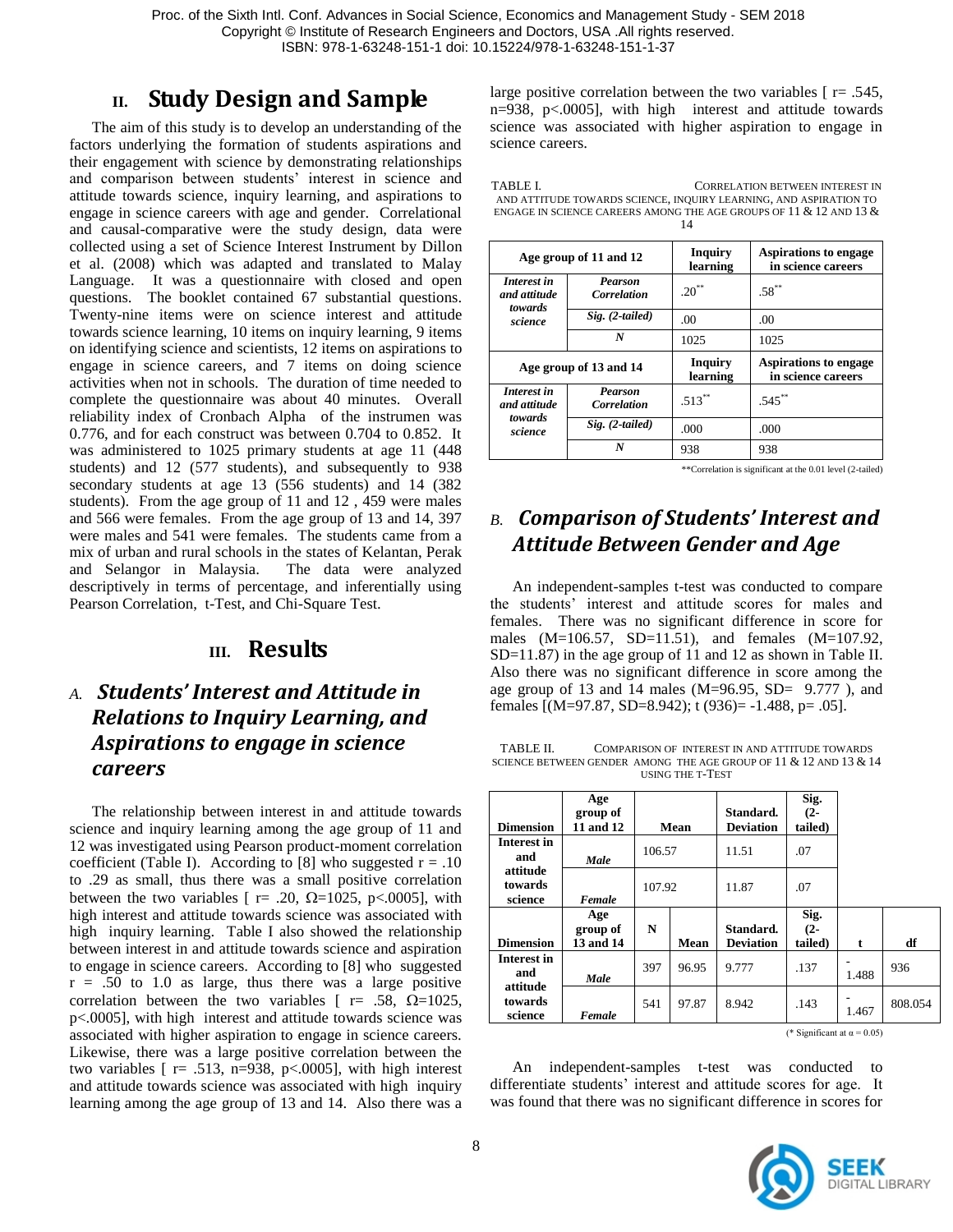Proc. of the Sixth Intl. Conf. Advances in Social Science, Economics and Management Study - SEM 2018 Copyright © Institute of Research Engineers and Doctors, USA .All rights reserved. ISBN: 978-1-63248-151-1 doi: 10.15224/978-1-63248-151-1-37

11-year old (M=106.98, SD= 12.04 ), and 12-year old (M=107.58, SD=11.48) While there was a significant difference in scores for 13-year old (M=98.40, SD= 9.192 ), and 14-year old [(M=96.14, SD=9.331) ); t (936)= 3.681, p= .05] as shown in Table III.

TABLE III. COMPARISON OF INTEREST IN AND ATTITUDE TOWARDS SCIENCE BETWEEN AGE AMONG THE AGE GROUP OF 11 & 12 AND 13 & 14 USING THE T-TEST

| <b>Dimension</b>               | Age                 | Mean             |       | <b>SD</b> | $Sig. (2 -$<br>tailed) |           |                 |
|--------------------------------|---------------------|------------------|-------|-----------|------------------------|-----------|-----------------|
| <b>Interest</b><br>and         | 11<br>year<br>s old | 106.98<br>107.58 |       | 12.04     | .42                    |           |                 |
| attitude<br>towards<br>science | 12<br>year<br>s old |                  |       | 11.48     | .42                    |           |                 |
| <b>Dimension</b>               | Age                 | N                | Mean  | <b>SD</b> | $Sig. (2 -$<br>tailed) | t         | df              |
| <b>Interest in</b><br>and      | 13<br>year<br>s old | 556              | 98.40 | 9.192     | .000                   | 3.68<br>1 | 93<br>6         |
| attitude<br>towards<br>science | 14<br>year<br>s old | 382              | 96.14 | 9.331     | .000                   | 3.67<br>1 | 81<br>0.9<br>54 |

(\* Significant at  $\alpha$  = 0.05)

### *C. Comparison Between Students' Choice of Work and Age.*

Table IV illustrated the frequency and percentage of 13 year old and 14-year old interest in working in the future. The former gave higher affirmation (67.8%) to work in the field of science compared to the latter (64.4%). However, the difference was not significant.

TABLE IV. FREQUENCY, PERCENTAGE AND CHI-SQUARE TEST OF STUDENTS' CHOICE OF WORK BETWEEN AGE

|              |          |              |         | <b>Question: Interested</b><br>to work in the field<br>of science? |              |
|--------------|----------|--------------|---------|--------------------------------------------------------------------|--------------|
|              |          |              | $N_{0}$ | <b>Yes</b>                                                         | <b>Total</b> |
| Age          | 13 years | Count        | 179     | 377                                                                | 556          |
|              |          | % within Age | 32.2%   | 67.8%                                                              | 100.0%       |
|              |          |              |         |                                                                    |              |
|              | 14 years | Count        | 136     | 246                                                                | 382          |
|              |          | % within Age | 35.6%   | 64.4%                                                              | 100.0%       |
|              |          |              |         |                                                                    |              |
| <b>Total</b> |          | Count        | 315     | 623                                                                | 938          |
|              |          | % within Age | 33.6%   | 66.4%                                                              | 100.0%       |
|              |          |              |         |                                                                    |              |

Chi-Square Test of pupils' choice of work between age

|                                       | <b>Value</b>    | df | Asymp.<br>Sig. $(2 -$<br>sided) | <b>Exact Sig.</b><br>$(2-sided)$ | Exact Sig. (1-<br>sided) |
|---------------------------------------|-----------------|----|---------------------------------|----------------------------------|--------------------------|
| <b>Pearson Chi-</b><br><b>Square</b>  | $1.179^{\rm a}$ |    | .278                            |                                  |                          |
| Continuity<br>$\textit{Correction}^b$ | 1.031           |    | .310                            |                                  |                          |
| N of Valid<br>Cases <sup>b</sup>      | 938             |    |                                 |                                  |                          |

a. 0 cells (.0%) have expected count less than 5. The minimum expected count is 128.28.

b. Computed only for a 2x2 table

# *D. Comparison of Students' Inquiry Learning and Choice of Work*

An independent-samples t-test was conducted to compare the students' inquiry learning scores for choice of work whether in the field of science or not. It was found that there was a significant difference in scores for negative affirmation (M=28.28, SD= 6.080 ), and affirmation [(M=31.66, SD=5.845) ); t (936)= -8.256, p= .05] as shown in Table V.

TABLE V. COMPARISON BETWEEN INQUIRY LEARNING AND INTERESTED TO WORK IN THE FIELD OF SCIENCE USING THE T-TEST

| Dimension           | <b>Interested</b><br>to work in<br>the field of<br>science | N   | Mean  | <b>SD</b> | Sig. (2-<br>tailed) |          | df          |
|---------------------|------------------------------------------------------------|-----|-------|-----------|---------------------|----------|-------------|
|                     | N <sub>o</sub>                                             | 315 | 28.28 | 6.080     | .000                | $-8.256$ | 936         |
| Inquiry<br>learning | Yes                                                        | 623 | 31.66 | 5.845     | .000                | $-8.150$ | 608.9<br>20 |

(\* Significant at  $\alpha$  = 0.05)

## **IV. CONCLUSION**

This study indicates that high interest in and attitude towards science is associated with high aspirations to engage in science careers among the adolescents between the age of 11 to 14. However, high interest in and attitude towards science starts to decline by age 14 and the adolescents are less interested to choose science-based careers. This supports the findings by [4], [5], [6], and [7]. Learning science through inquiry is positively correlated to high interest in and attitude towards science, as such students give affirmation to work in science fields in the future. This confirm how science is taught in school is a significant determinant of students' aspirations to engage in science careers. Yet despite philosophical support for the processes and skills of science, inquiry-based approach to science teaching are few and far between. Another finding is, students' interest in and attitude towards science between gender is not different, signaling gender as not a factor in the development of their science